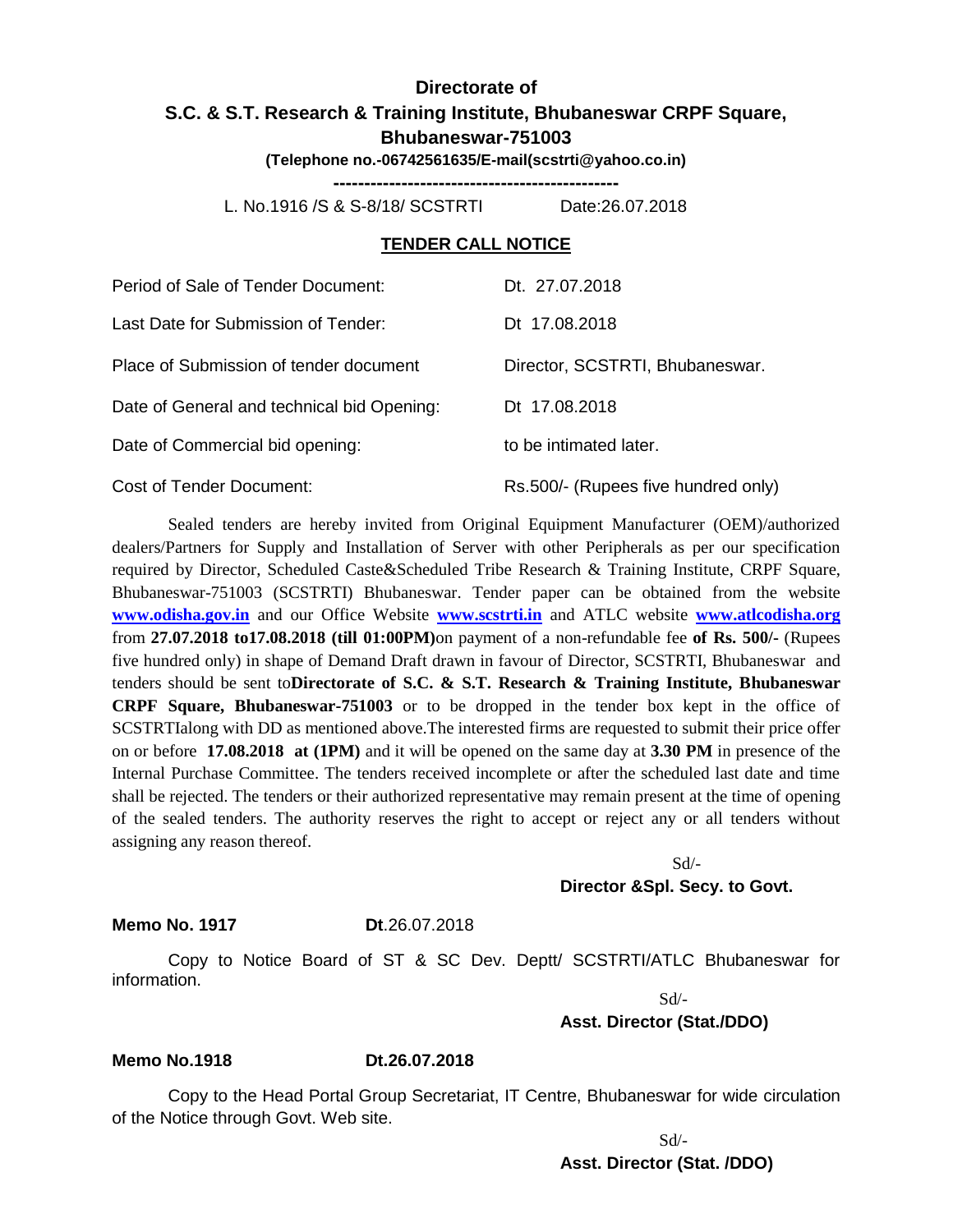# **Directorate of S.C. & S.T. Research & Training Institute, Bhubaneswar CRPF Square, Bhubaneswar-751003**

#### **SECTION-I**

### **Supply and Installation of Server with other Peripherals.**

Sealed tenders are hereby invited from Original Equipment Manufacturer (OEM)/authorized dealers/Partners having annual turnover of more than Rs.50 lakhs for supply, installation & commissioning of the under mentioned items of the following specification and quantities to be installed and commissioned at the location to be intimated by SCSTRTI, Bhubaneswar.

| SI. | Item Description                              | Quantity (No.) |
|-----|-----------------------------------------------|----------------|
| No  |                                               |                |
|     | Server                                        |                |
| 2   | Operating System-MS Window Server 2016   1    |                |
|     | standard edition with 20 user CAL             |                |
| -3  | Anti-Virus Server edition software with 3   1 |                |
|     | years subscription                            |                |
|     | 2 KVA online UPS, 1 hr back up                |                |

- 1. The Tenders are required to furnish the copies of the registration number of the firm along with the I. T registration number (P.A.N.) and place of registration, with thetender.
- 2. The Tenders arc required to deposit Its6,000/- (Rupees six thousand) only as Earnest Money Deposit (EMD) in shape of Bank Draft payable at Bhubaneswar drawn in favour of "The Director, SCSTRTI,Bhubaneswar".
- 3. The items conforming to required specifications are to be delivered to the consignee (SCSTRTI) at Bhubaneswar, Odisha and the tenders has to quote the rates giving details of taxes.
- 4. Tender submitted incomplete shall be rejected outright.
- 5. The filled in sealed tenders containing General Bid Technical Bid and Commercial Bid in double cover system as per instruction given in tender documents, shall be submitted in the office of the (SCSTRTI), Bhubaneswar. Tenders received after due date and time will not be entertained.
- 6. The sealed tenders will be received till **1PM**of **17.08.2018** in the Office of the SCSTRTI. The technical bids will be opened on **17.08.2018** at**3.30 PM**in presence of the tenders of their authorized representatives, if they so desired to be present. The opening of Commercial bids will announced later on. Commercial bids will be opened in respect of only those tenders who qualify in the technical bid assessment.
- 7. SCSTRTI receives the right to cancel any or all tenders or part thereof, without assigning any reason thereof.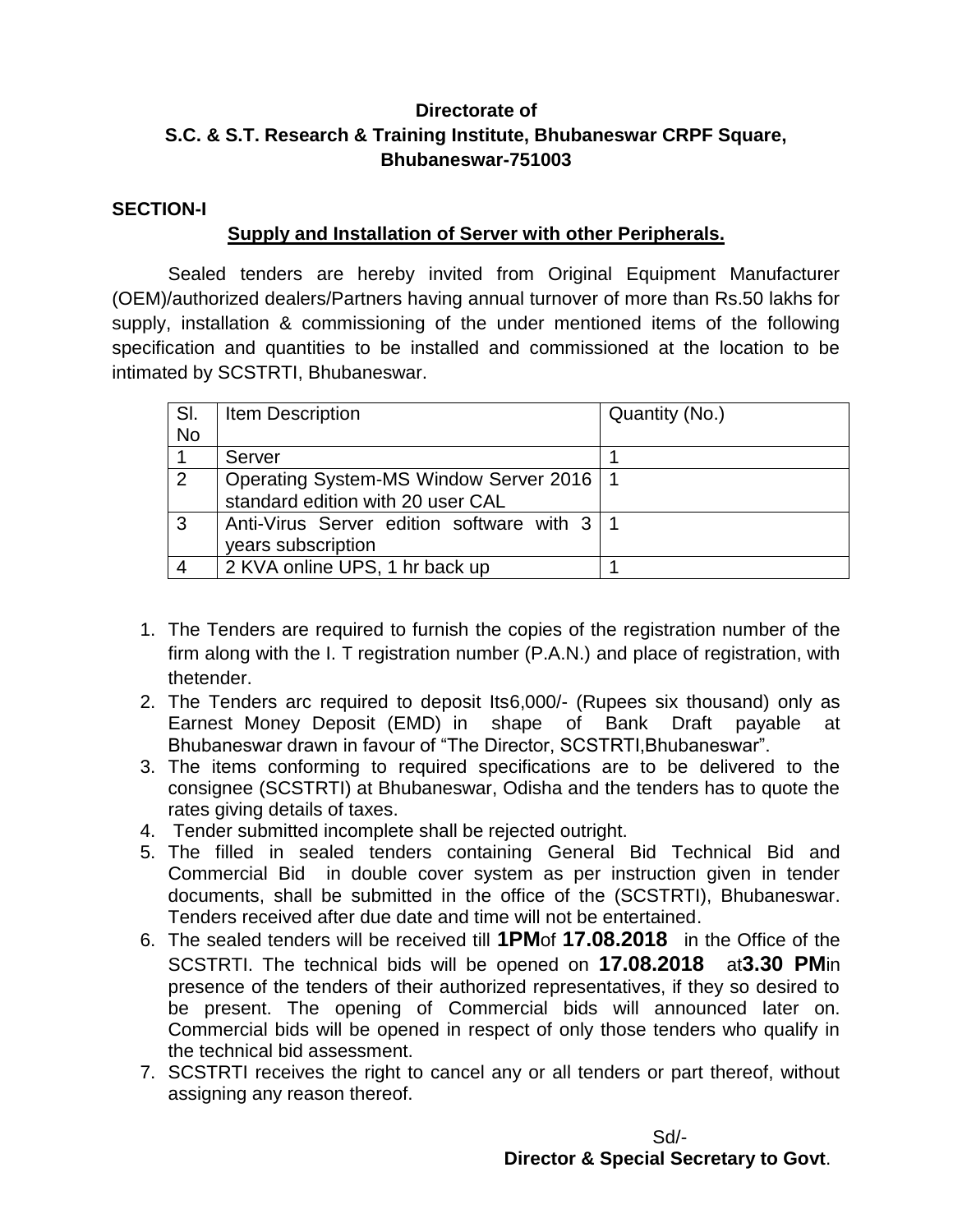# **(GENERAL BID)**

### **TENDER NO.**

#### **SECTION – II**

#### **GENERAL TERMS & CONDITIONS**

#### **1. Location of the Project:**

The equipment should be delivered and installed atLibaray

**2. EMD of Rs.6,000/- (Six thousand )** should be deposited along with the tender document fee failing which the tender document shall not be considered for evaluation. The EMD shall remain valid for a minimum period of 180 days from the date of opening of Commercial Bid. The bid security shall be only in the form of Demand Draft drawn in favour of Director SCSTRTI, payable at Bhubaneswar drawn in any nationalised / scheduled bank.

There are three parts of tender papers namely General Bid, Technical Bid, and Commercial Bid. The bidder is required to fill out all the three parts of tender documents and place them in three separate sealed envelopes which should be super scribed as **(a) "General Bid-Tender No. ……………….. (b) "Technical Bid-Tender No………………….** and **(c) "Commercial Bid-TenderNo ………………."** These envelopes should be placed in another sealed envelope and addressed to **Director, S.C. & S.T. Research & Training Institute, Bhubaneswar CRPF Square, Bhubaneswar-751003**

**3.** The envelope must show the name of the tenderer, address and should be superscribed as **"Quotation for** Supply & Installation of Server and other peripherals **,Tender No. - ………………..,** on the top of the envelope.

The sealed tenders will be opened on **17.08.2018** at**3.30 PM** as per the following schedule in presence of the tenderers or their authorised representatives as may desire to be present.

- (a) General Bid & Technical Bid to be openedon **17.08.2018 at 4.00 PM**
- (b) The Date & Time opening of commercial Bid (for the bidders qualified in General bid & Technical Bid) to be intimated later.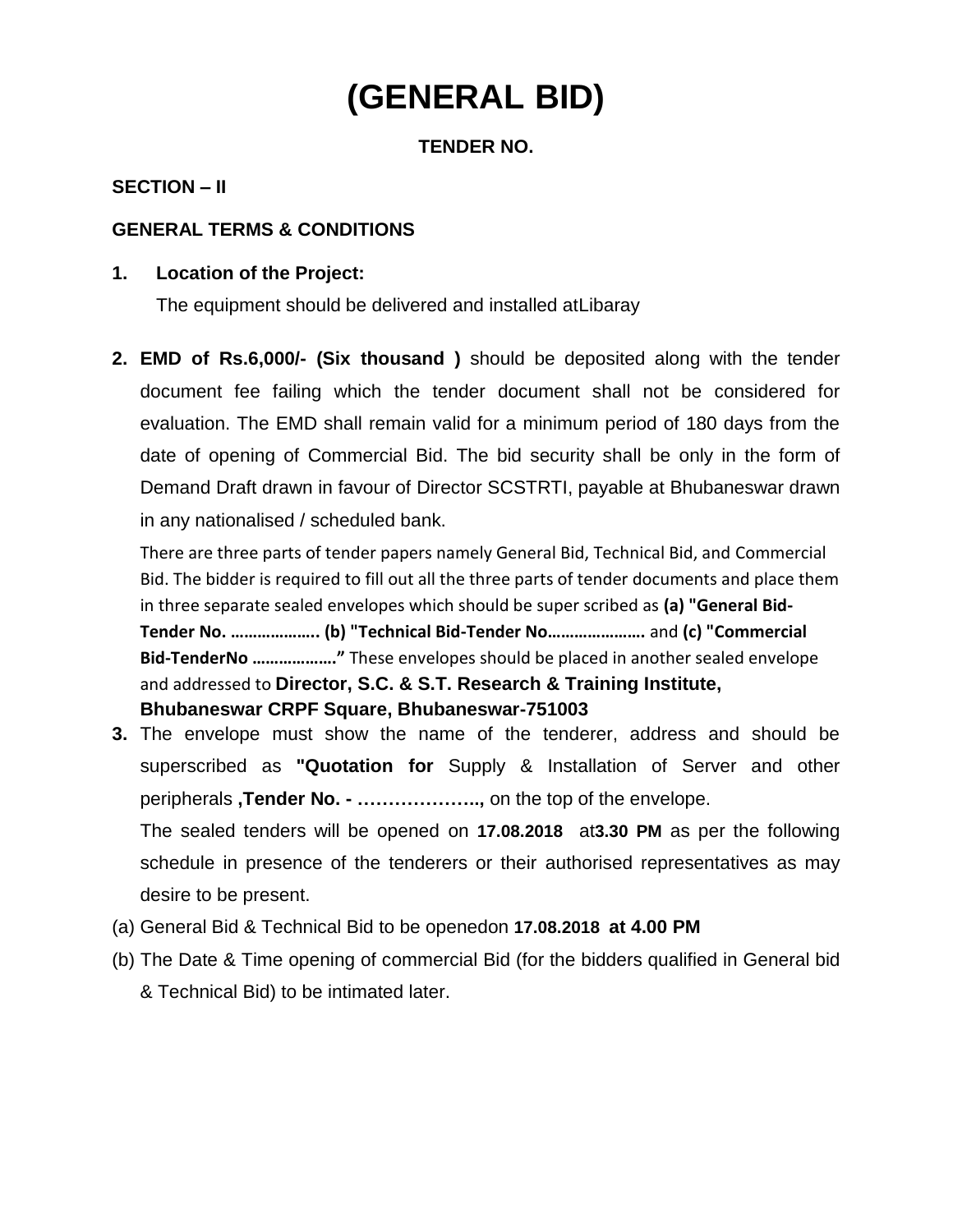#### **4. Eligible Bidder: The bidder**

- Should be a registered firm with GST Authority (to furnish GST registration certificate).
- To submit up to date copy of GST acknowledgement payment challan.
- A firm/company having local office in Odisha.
- Should furnish the company registration certificate, PAN No. detail along with the tender paper.
- Should be OEM /authorized dealer / partner for the products (HW and SW) quoted.(Authorization from OEM should be attached)
- Required EMD and tender document fee should be deposited.
- The bidder must quote for all the items.

# **5. Evaluation Criteria**

- (a) Non compliance of any one of the criteria by the bidder will liable to be rejected.
- (b) Evaluation shall be done on basis of technically qualified lowest **(L1)** commercial quotation. The technically qualified bidder quoting the lowest price for total items shall be considered.
- (c) EMD value will be returned to unsuccessful bidders within 15 days of opening of Commercial bid.

# **6. Schedule of delivery:**

The materials shall be delivered and installed in all respects within 4 weeks from the date of issue of purchase order.The items are to be delivered in good condition at the place designed by SCSTRTI, Bhubaneswar

# **7. Documents to accompany the tender:**

The bidder must submit copy of the following documents along with the tender failing which, the tender will be treated as non-responsive and will not be accepted.

- i. Firm registration certificate
- ii. GST Registration certificate
- iii. Up to date copy of GST acknowledgement payment challan
- iv. Copy of PAN Card
- v. Dealer / partner authorization certificate from OEM for the product quoted.
- vi. Technical compliance as per format –Section-III (Technical Bid)
- vii. Price Schedule as per format-Section-IV (CommercialBid)
- viii. Tender document fee & EMD.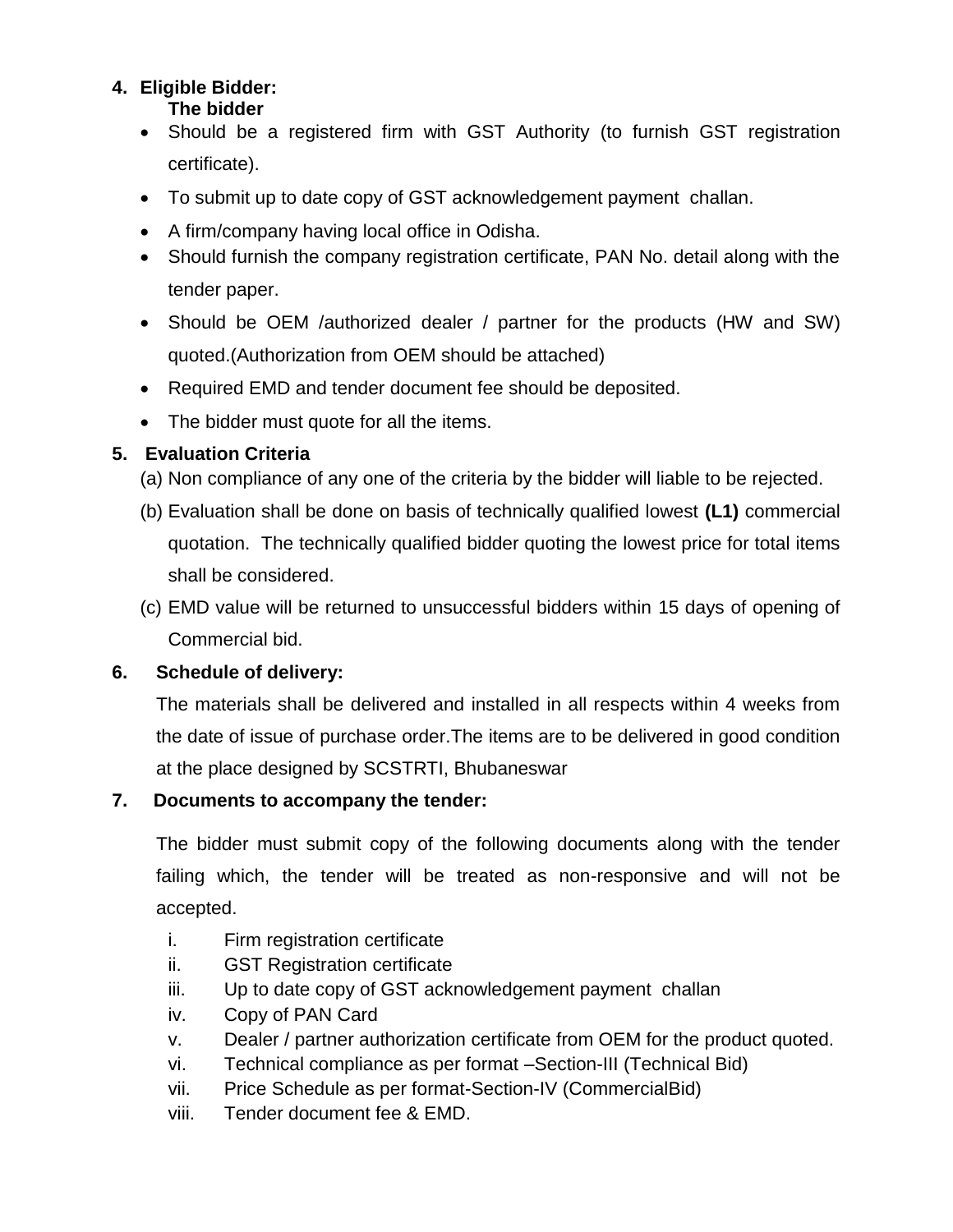#### **8. Payment:**

(a) 90% payment will be made after delivery, verification and successful installation of the equipment at site, subject to submission of installation certificate issued by the proper authority.

(b)Balance 10% payment will be made after successful operation of the equipment for at least one month after installation. The bidder shall furnish a *Performance Bank Guarantee (PBG) for 10% (ten percent)* of the contract price prior to the release of any payment. This bank guarantee shall remain valid for a period of 60 days or more beyond warranty period. No interest will be paid on the PBG.

- c)The tenders shall not raise any claim in any manner after the Bill amount are cleared against the purchase order.
- (d) In case of any dispute between the tenders and SCSTRTI regarding interpretation of tenders documents conditions, the decision of the Director, SCSTRTI, Bhubaneswar shall be final and binding. Jurisdiction of court-Civil suits, if any, arising out of the contract shall have be filled in the High court of Orissa, Cuttack.
- (e) The EMD amount shall be returned to the successful bidder after receipt of PBG.

#### **9. Delay in Delivery of the items:**

The time schedule for delivery of the equipment as mentioned as above is very important and the bidder must take utmost care to deliver the equipment in schedule.If the delivery is delayed for any reason for which Director, SCSTRTI is not responsible, a penalty @ 0.5% of the value of the purchase order will be charged to the bidder for a delay of one week or part thereof, subject to maximum 5% of the value of the purchase order.

The bids should be submitted in the prescribed format at the **Director, S.C. & S.T. Research & Training Institute, Bhubaneswar CRPF Square, Bhubaneswar-751003**prior to the last date of the submission. In this connection any other information if necessary can be obtained from the Librarian Bhubaneswar.

**Place : Signature & Seal of the Bidder.**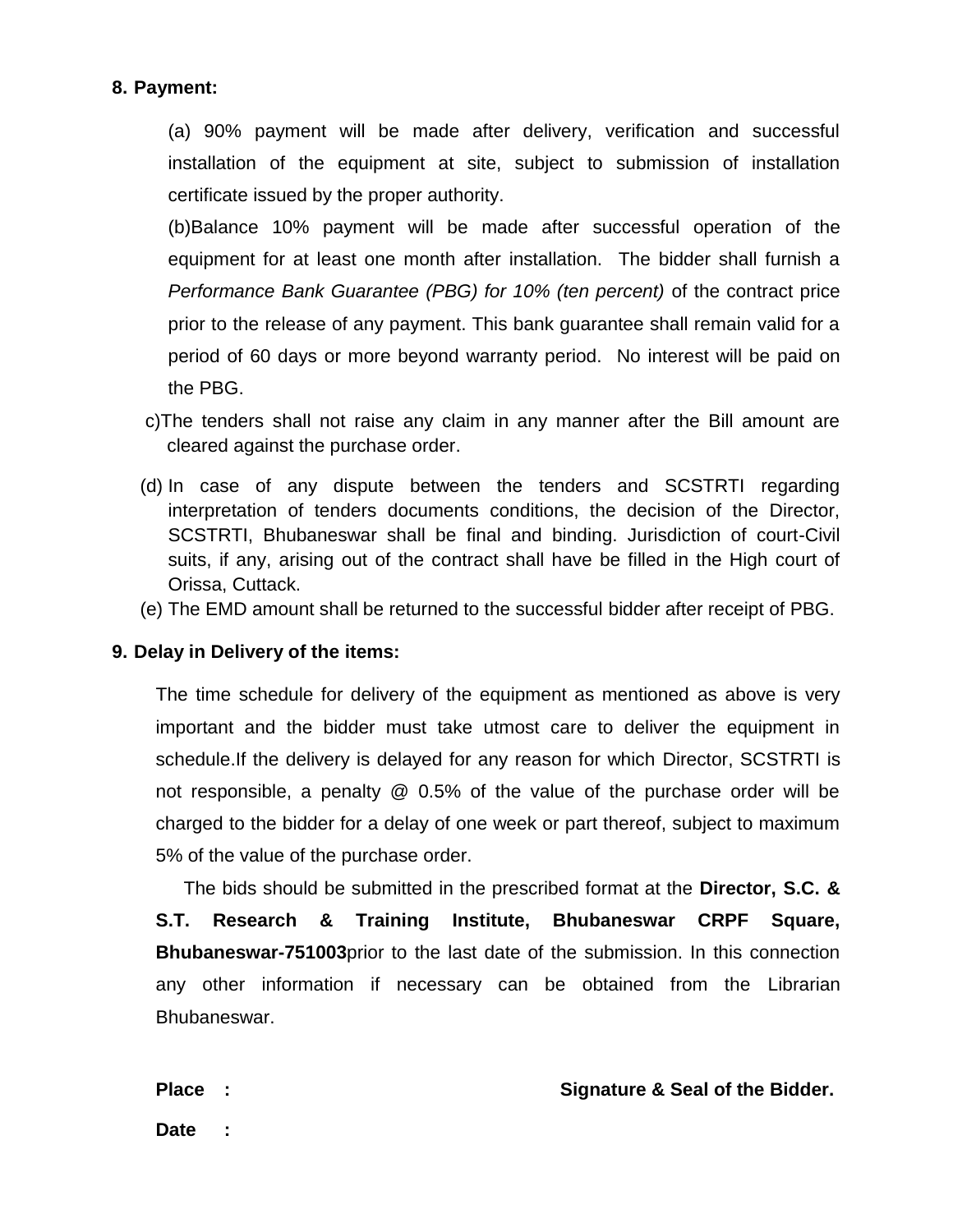# **(TECHNICAL BID)**

# **TENDER NO.**

**SECTION – III**

#### **1 – SERVER**

**Make: (**Bidder to specify**) Model:** (Bidder to specify)

| <b>SI</b><br>N <sub>0</sub>            | <b>Item</b>                                                     |                                 | <b>Description of Requirement</b>                                                                                                                                                                                                                                                                                                                           | <b>Complied</b><br>(Yes/No) |  |
|----------------------------------------|-----------------------------------------------------------------|---------------------------------|-------------------------------------------------------------------------------------------------------------------------------------------------------------------------------------------------------------------------------------------------------------------------------------------------------------------------------------------------------------|-----------------------------|--|
|                                        | <b>Server</b>                                                   |                                 |                                                                                                                                                                                                                                                                                                                                                             |                             |  |
| $\mathbf{A}$                           | 1                                                               | <b>CPU</b>                      | Gen9 Intel Xeon E3 - 1220v6 (3.0GHz/4-core/<br>8MB/72W) FIO Processor Kit                                                                                                                                                                                                                                                                                   |                             |  |
|                                        | $\overline{2}$                                                  | Motherboard                     | Intel $(R)$ C621 Series Chipset                                                                                                                                                                                                                                                                                                                             |                             |  |
|                                        | $\overline{3}$                                                  | Memory                          | 16 GB, DDR4-2400CAS -17-17-17 Unbuffered<br>Standard Memory Kit, uogradable up to 64 GB<br>(dependant on memory type)                                                                                                                                                                                                                                       |                             |  |
|                                        | $\overline{4}$                                                  | <b>Memory Protection</b>        | Advanced ECC with multi- bit error protection, Online<br>spare, mirrored memory and fast fault tolerance                                                                                                                                                                                                                                                    |                             |  |
|                                        | 5                                                               | <b>HDD</b> Bays                 | Upto 4 LFF bays<br>1TB SATA 6G Midline 7.2 K LFF (3.5 in) SC 1<br>yrWtyHDD x 1. The drive carrier should have<br>intuitive icon based display along with "DO NOT<br>REMOVE" caution indicator that gets activated<br>automatically in order to avoid data loss / downtime<br>due to wrong drive removal.                                                    |                             |  |
|                                        | 6                                                               | Hard disk drive                 | 1 TB Hot Plug SFF or LFF SATA/SAS/SATA SSD/<br>SAS SSD and NVMe drives.                                                                                                                                                                                                                                                                                     |                             |  |
|                                        | $\tau$                                                          | Controller                      | Server should support Onboard SATA software RAID<br>controller supporting SSD/HDD and at least two M.2<br>drives in addition, server should support one of the<br>below controllers supporting Mixed Mode which<br>combines RAID and HBA mode, upto 4 max PCI e<br>Slots Storage Controller should support<br>Secure<br>encryption/ data at rest Encryption |                             |  |
|                                        | Monitor<br>47 cm (18.5 inch) or larger TFT/LED Digital col<br>8 |                                 | Monitor (same make)                                                                                                                                                                                                                                                                                                                                         |                             |  |
|                                        | 9                                                               | Mouse                           | Optical scroll with USB interface (standard OEM)                                                                                                                                                                                                                                                                                                            |                             |  |
|                                        | 10                                                              | Key board                       | Standard key board(standard OEM)                                                                                                                                                                                                                                                                                                                            |                             |  |
|                                        | 11                                                              | <b>Optical Drive</b><br>support | Should Support SATA DVD-RW Optical Drive                                                                                                                                                                                                                                                                                                                    |                             |  |
|                                        | 12                                                              | <b>Optical Drive</b>            | Yes – standard DVD – RW Optical Drive                                                                                                                                                                                                                                                                                                                       |                             |  |
|                                        | 13                                                              | Networking<br>Features          | 1 GB Dual Port Networking card                                                                                                                                                                                                                                                                                                                              |                             |  |
|                                        | 14                                                              | Power Supply                    | Redundant Power Supply 460 W Each                                                                                                                                                                                                                                                                                                                           |                             |  |
| 15<br>Form Factor<br>4 URack mountable |                                                                 |                                 |                                                                                                                                                                                                                                                                                                                                                             |                             |  |
|                                        | 16                                                              | Fans                            | Redundant hot-plug system fans                                                                                                                                                                                                                                                                                                                              |                             |  |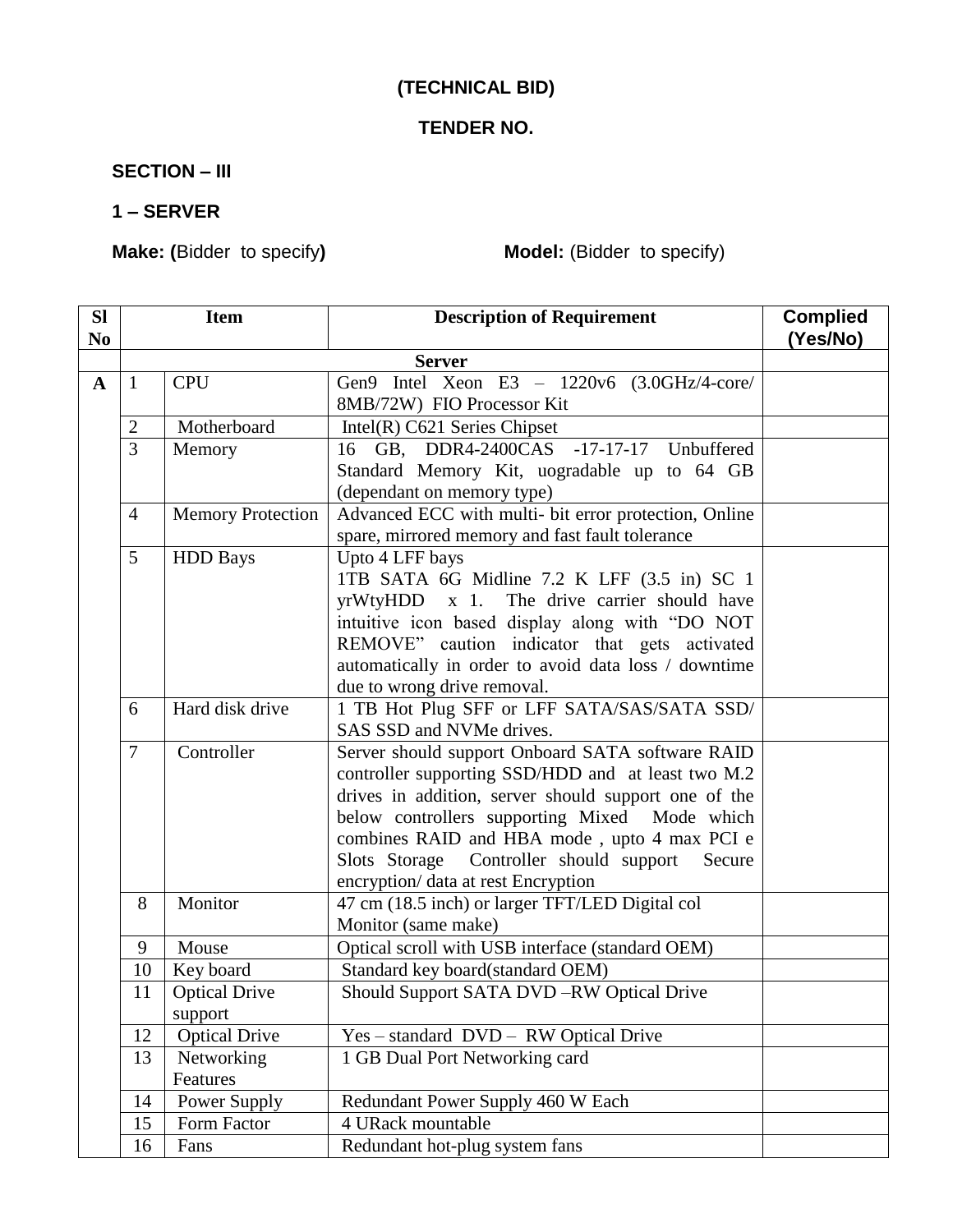| 17 | Industry Standard        | <b>ACPI 6.1 Compliant</b>                              |  |
|----|--------------------------|--------------------------------------------------------|--|
|    | Compliance               | PCIe 3.0 Compliant                                     |  |
|    |                          | <b>PXE Support</b>                                     |  |
|    |                          | <b>WOL Support</b>                                     |  |
|    |                          | $Microsoft(R) Logo$ certifications                     |  |
|    |                          | <b>USB 3.0 Support</b>                                 |  |
|    |                          | <b>USB 2.0 Support</b>                                 |  |
|    |                          | <b>Energy Star</b>                                     |  |
|    |                          | <b>ASHRAE A3/A4</b>                                    |  |
|    |                          | UEFI (Unified Extensible Firmware Interface Forum)     |  |
|    |                          | <b>SMBIOS</b>                                          |  |
|    |                          | Redfish API                                            |  |
|    |                          | <b>IPMI 2.0</b>                                        |  |
|    |                          | SNMP <sub>v3</sub>                                     |  |
|    |                          | <b>TLS 1.2</b>                                         |  |
|    |                          | <b>DMTF System Management Architecture</b>             |  |
|    |                          | Active Directory v1.0                                  |  |
| 18 | <b>Operating Systems</b> | Microsoft Windows Server                               |  |
|    | and Virtualization       | Red Hat Enterprise Linux (RHEL)                        |  |
|    | Software Support         | <b>SUSE Linux Enterprise Server (SLES)</b>             |  |
|    |                          | Vmware                                                 |  |
|    |                          | ClearOS                                                |  |
|    |                          | 2. System should support workload Profiles for simple  |  |
|    |                          | performance optimization                               |  |
| 19 | Secure encryption        | System should support Encryption of the data (Data at  |  |
|    |                          | rest) on both the internal storage and cache module of |  |
|    |                          | the array controllers using encryption keys. Should    |  |
|    |                          | support local key management for single server and     |  |
|    |                          | remote key management for central management.          |  |
| 20 | Warranty                 | Server Warranty includes 3- Years Onsite support with  |  |
|    |                          | labour and spares.                                     |  |

**Place : Signature & Seal of the Bidder.**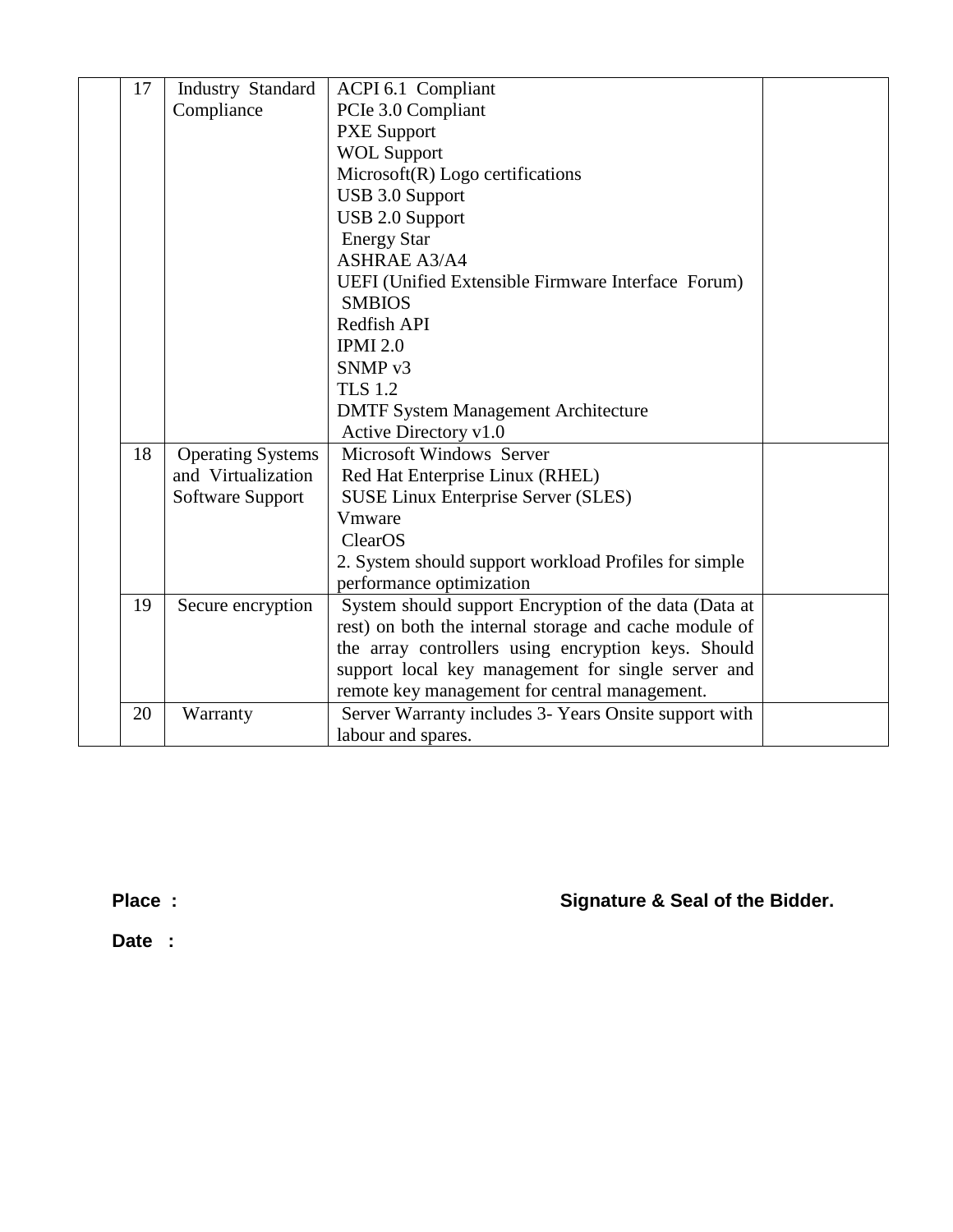# **2 - Operating System**

| SI.<br>No. | <b>Description</b>          | <b>Required Specification(</b> | <b>Complied</b><br>(Yes/No) |
|------------|-----------------------------|--------------------------------|-----------------------------|
|            | <b>Os-ms Windows Server</b> | MS Window Server 2016 standard |                             |
|            | 2016 standard edition with  | edition with 20 user CAL.      |                             |
|            | 20 user CAL.                |                                |                             |
|            |                             |                                |                             |

**Place : Signature & Seal of the Bidder.**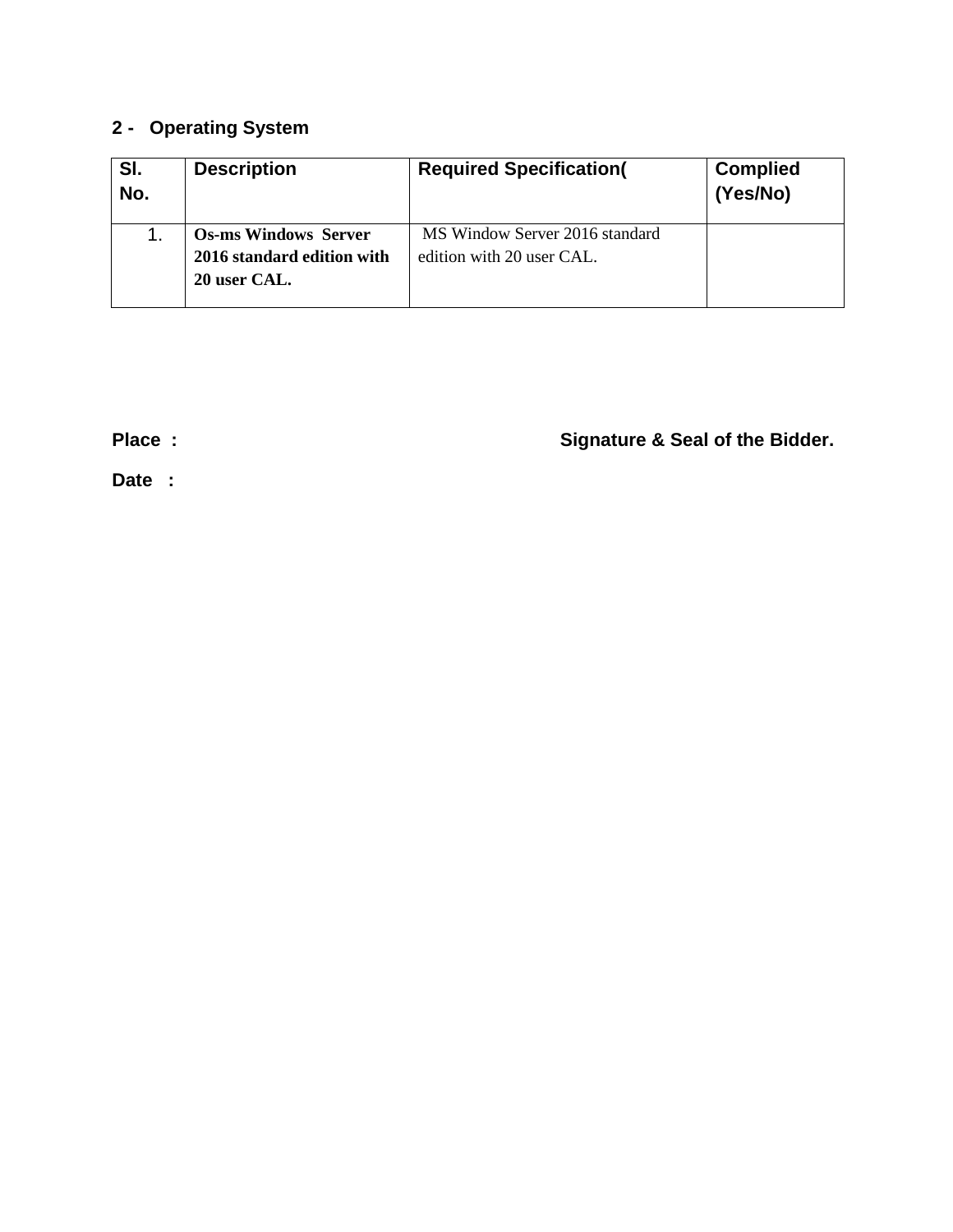# **3 ANTIVIRUS SOFTWARE**

**Make:** (Bidder to specify) **Model:** (Bidder to specify)

| SI.     | <b>Description /</b>              | <b>Required Specification(</b>                                                                                                                                                                                                                                         | <b>Complied</b> |
|---------|-----------------------------------|------------------------------------------------------------------------------------------------------------------------------------------------------------------------------------------------------------------------------------------------------------------------|-----------------|
| No.     | <b>Parameter</b>                  |                                                                                                                                                                                                                                                                        | (Yes/No)        |
|         |                                   |                                                                                                                                                                                                                                                                        |                 |
| $C-1$ . | <b>Anti Virus Server Edition.</b> | Browsing Protection, Email Protection,                                                                                                                                                                                                                                 |                 |
|         | Software with 3 years.            | Phishing<br>Protection,<br>Theft<br>Data                                                                                                                                                                                                                               |                 |
|         | Subscription                      | Protection, Firewall                                                                                                                                                                                                                                                   |                 |
|         |                                   | Virus Protection, Anti-Key<br>Logger,<br>Optimized Virus Scan<br>Engine,<br>Vulnerability Scan<br><b>USB</b><br>Drive<br>Protection, Anti Spam,<br>Auto run Protection, Anti Spyware, Anti<br>Malware and<br>Device<br>Root kit,<br>Remote<br>Anti<br>Management (RDM) |                 |

**Place : Signature & Seal of the Bidder.**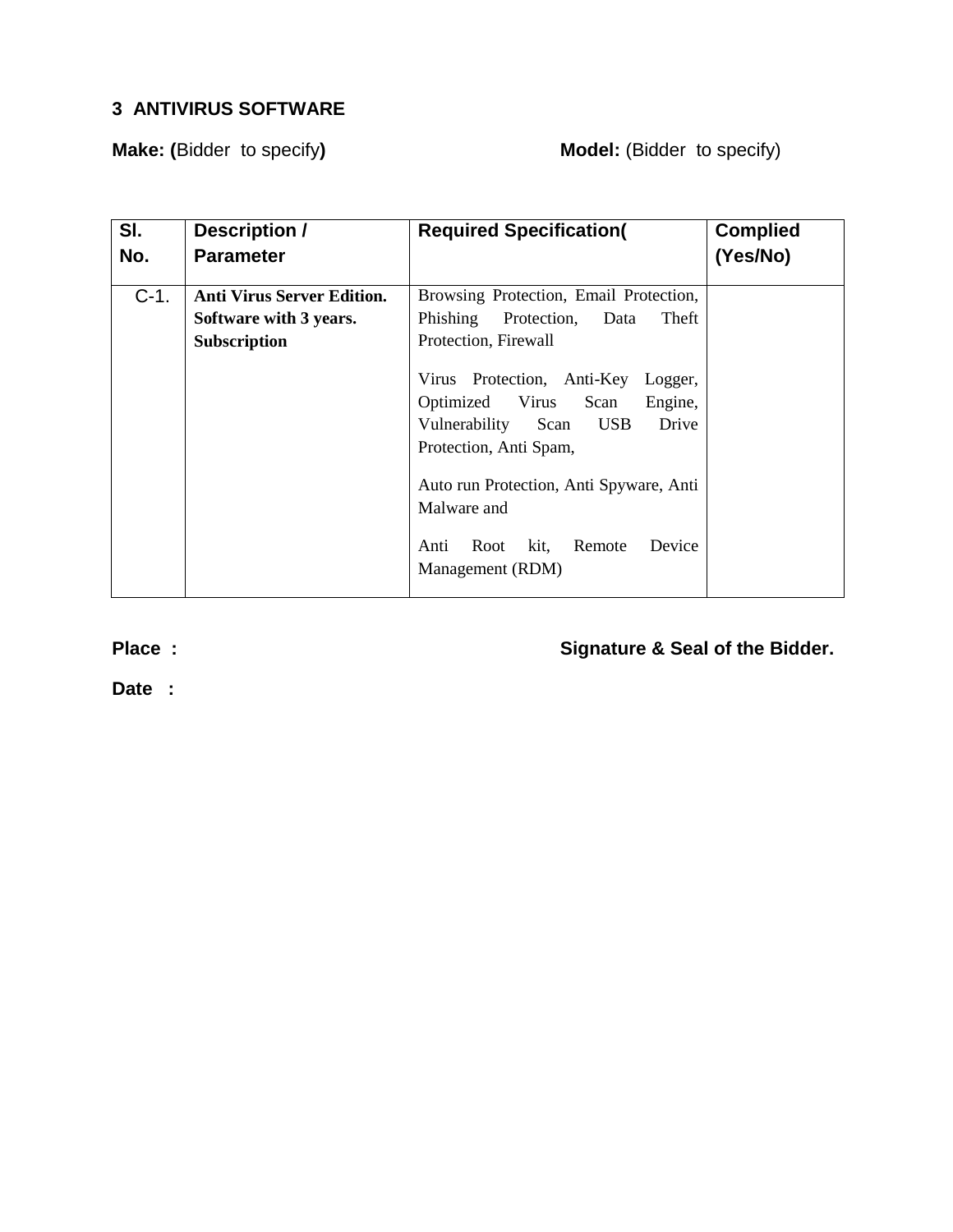# **42 KVA ONLINE UPS, 1 hour back up.**

# **Make: (**Bidder to specify**) Model:** (Bidder to specify)

| SI. |                  | <b>Parameter</b>                                         | <b>Required Specification</b>  | <b>Complied</b> |
|-----|------------------|----------------------------------------------------------|--------------------------------|-----------------|
| No. |                  |                                                          |                                | (Yes/No)        |
| D   | In put           |                                                          |                                |                 |
|     | 1                | Input Voltage Range@ full load                           | 160 to 280V                    |                 |
|     | $\boldsymbol{2}$ | Input Voltage Range @ half load 100                      | 110 to 280 V                   |                 |
|     |                  | to 280 V                                                 |                                |                 |
|     | 3                | <b>Input Frequency Range</b>                             | 40-70 Hz                       |                 |
|     | 4                | <b>Input Power Factor</b>                                | 0.99                           |                 |
|     | 5                | Protection                                               | Circuit Breaker (250 VAC /30A) |                 |
|     | 6                | Input Voltage Range@ full load                           | 160 to 280V                    |                 |
|     | $\overline{7}$   | Input Voltage Range @ half load 100<br>to 280 V          | 110 to 280 V                   |                 |
|     | 8                | <b>Input Frequency Range</b>                             | 40-70 Hz                       |                 |
|     | 9                | <b>Input Power Factor</b>                                | 0.99                           |                 |
|     | 10               | Protection                                               | Circuit Breaker (250 VAC /30A) |                 |
|     |                  | <b>Out Put</b>                                           |                                |                 |
|     | 11               | Output VA/Watts                                          | 2000 VA/1600 Watts             |                 |
|     | 12               | Online Efficiency @ Full Load                            | $91\% > 94\%$ in green mode    |                 |
|     | 13               | Output Wave Form                                         | <b>Pure Sine Wave</b>          |                 |
|     | 14               | <b>Output Voltage</b>                                    | <b>230 VAC</b>                 |                 |
|     | 15               | <b>Output Voltage Settings</b>                           | 220 V, 230V, 240V              |                 |
|     | 16               | Output Voltage THD with Linear                           | $<$ 3%                         |                 |
|     | 17               | Output Voltage THD without Linear                        | <7%                            |                 |
|     | 18               | <b>Output Frequency</b>                                  | $50/60$ Hz + - $3$ Hz          |                 |
|     | 19               | Overload Capability (% and                               | 110% for 10 min, 125% for 1    |                 |
|     |                  | Duration)                                                | minute.                        |                 |
|     | 20               | <b>Output Short Circuit Protection</b>                   | Yes                            |                 |
|     | 21               | Output VA/Watts                                          | 2000 VA/1600 Watts             |                 |
|     | 22               | Online Efficiency @ Full Load                            | $91\% > 94\%$ in green mode    |                 |
|     | 23               | Output Wave Form                                         | Pure Sine Wave                 |                 |
|     | 24               | <b>Output Voltage</b>                                    | <b>230 VAC</b>                 |                 |
|     |                  | <b>Bypass</b>                                            |                                |                 |
|     | 25               | <b>Bypass Type</b>                                       | Auto                           |                 |
|     | 26               | <b>Bypass Voltage Range</b>                              | 160-280 VAC (default), can be  |                 |
|     |                  |                                                          | set to 160-270 VAC             |                 |
|     | 27               | Transfer - retransfer from Bypass<br>after fault cleared | $<4$ ms                        |                 |
|     |                  |                                                          |                                |                 |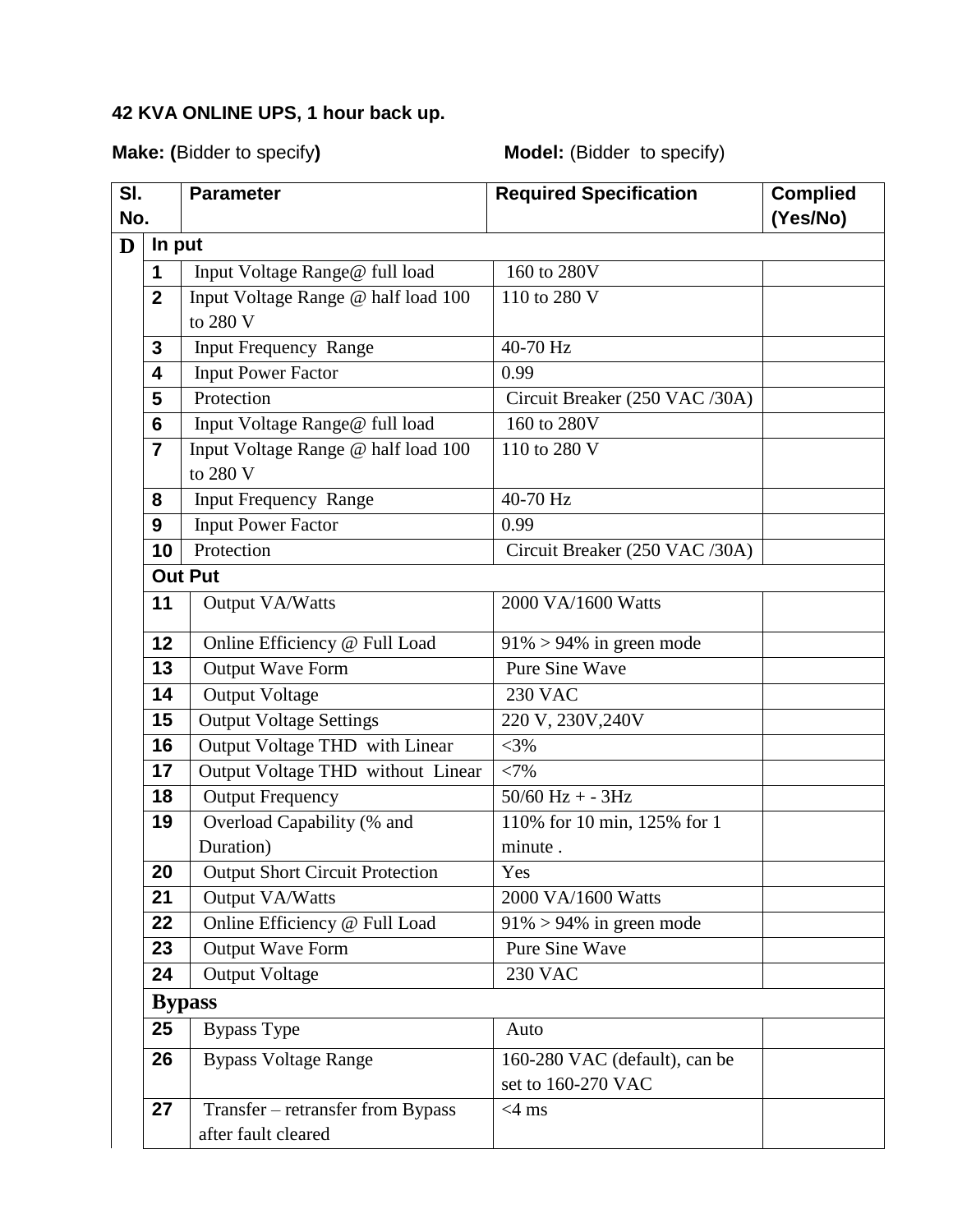| 28             | Auto- retransfer from Bypass after  | Yes                               |  |  |  |  |
|----------------|-------------------------------------|-----------------------------------|--|--|--|--|
|                | fault cleared                       |                                   |  |  |  |  |
| <b>Battery</b> |                                     |                                   |  |  |  |  |
| 29             | <b>Battery Voltage</b>              | 12V, SMF (external battery        |  |  |  |  |
|                |                                     | system)                           |  |  |  |  |
| 30             | Back up time                        | One hour                          |  |  |  |  |
| 31             | <b>VAH</b>                          | 3024 VAH                          |  |  |  |  |
| 32             | Battery bank, cable and accessories | External                          |  |  |  |  |
|                | to be included                      |                                   |  |  |  |  |
|                | <b>Interface – Communication</b>    |                                   |  |  |  |  |
| 33             | <b>Interface Ports</b>              | Rs-232                            |  |  |  |  |
| 34             | <b>SNMP Card</b>                    | (optional)                        |  |  |  |  |
|                | <b>Display &amp; Controls</b>       |                                   |  |  |  |  |
| 35             | LCD display                         | Yes                               |  |  |  |  |
| 36             | LED indication<br>Yes               |                                   |  |  |  |  |
| 37<br>iDisplay |                                     | Input Voltage, Input frequency,   |  |  |  |  |
|                |                                     | Output voltage, output frequency, |  |  |  |  |
|                |                                     | <b>Battery Voltage, Charging</b>  |  |  |  |  |
|                |                                     | current                           |  |  |  |  |
| 38             | Fault Indications/ protections      | Overload Over Voltage, Battery    |  |  |  |  |
|                |                                     | Low Voltage                       |  |  |  |  |
| 39             | <b>Audible Alarms</b>               | Yes                               |  |  |  |  |
|                | <b>Environmental</b>                |                                   |  |  |  |  |
| 40             | Operating Temperature               | 0-40 Degree C                     |  |  |  |  |
| 41             | <b>Operating Humidity</b>           | 0-95% RH non-condensing           |  |  |  |  |
| 42             | <b>Audible Noise</b>                | $<$ 50 dB at 1 mtr                |  |  |  |  |
|                | <b>Certificate</b>                  |                                   |  |  |  |  |
| 43             | Certification                       | BIS Certificate, ISO 9001, 1SO    |  |  |  |  |
|                |                                     | 14001                             |  |  |  |  |
| 44             | Warranty                            | Two years for both UPS and        |  |  |  |  |
|                |                                     | <b>Battery</b>                    |  |  |  |  |
|                |                                     |                                   |  |  |  |  |

**Place : Signature & Seal of the Bidder.**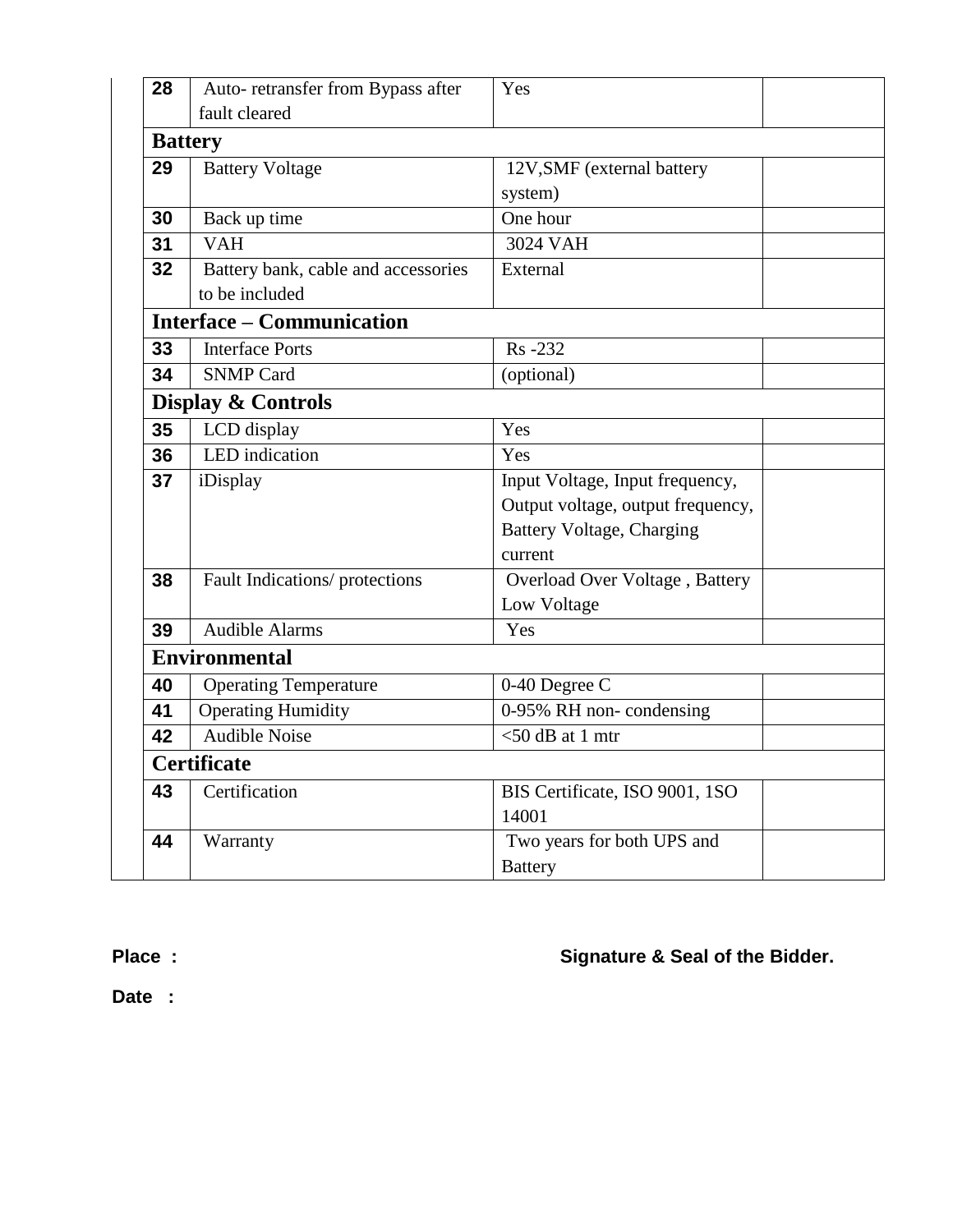# **(COMMERCIAL BID)**

# **TENDER NO.**

### **SECTION - IV**

# **Price Schedule**

| <b>SIN</b><br>О. | <b>Particulars</b>          | <b>Unit</b> | Quantity | <b>Unit</b><br>Rate<br>in Rs. | $\bar{a}$<br>@<br>$\frac{9}{6}$ | <b>Total</b><br><b>Amount in</b><br>Rs.<br>(unit<br>rate+tax) |
|------------------|-----------------------------|-------------|----------|-------------------------------|---------------------------------|---------------------------------------------------------------|
| $\mathbf{1}$     | Server                      | No.         | 1        |                               |                                 |                                                               |
| 2 <sup>1</sup>   | <b>Operation System</b>     | No.         | 1        |                               |                                 |                                                               |
| 3                | AntiVirus software          | No.         | 1        |                               |                                 |                                                               |
| $\overline{4}$   | <b>ONLINE UPS</b>           | No.         | 1        |                               |                                 |                                                               |
|                  | <b>Total Amount Rs.:</b>    |             |          |                               |                                 |                                                               |
|                  | <b>Total price in words</b> |             |          |                               |                                 |                                                               |

**Place : Signature & Seal of the Bidder.**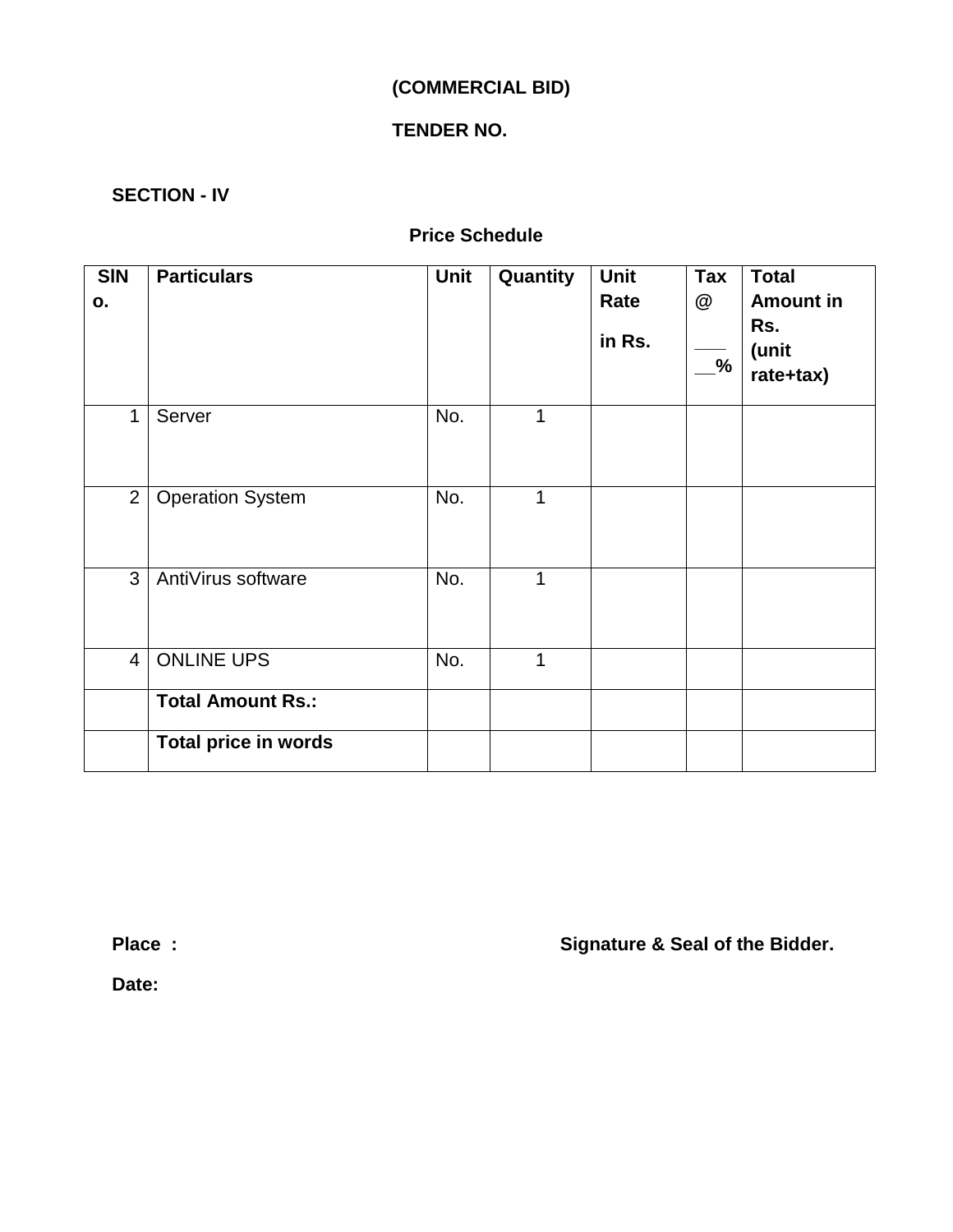### **Schedule "C" delivery destinations**

All the items under this tender should be, commissioned and installed at the Library Building of SCSTRTI.

Accepted the above mentioned conditions under schedule C of the tender for our items of supply, installing and commissioning of **server and other peripherals**.

Signature of Tenderer

Name: Address: Contact Number: E.mail.Id: